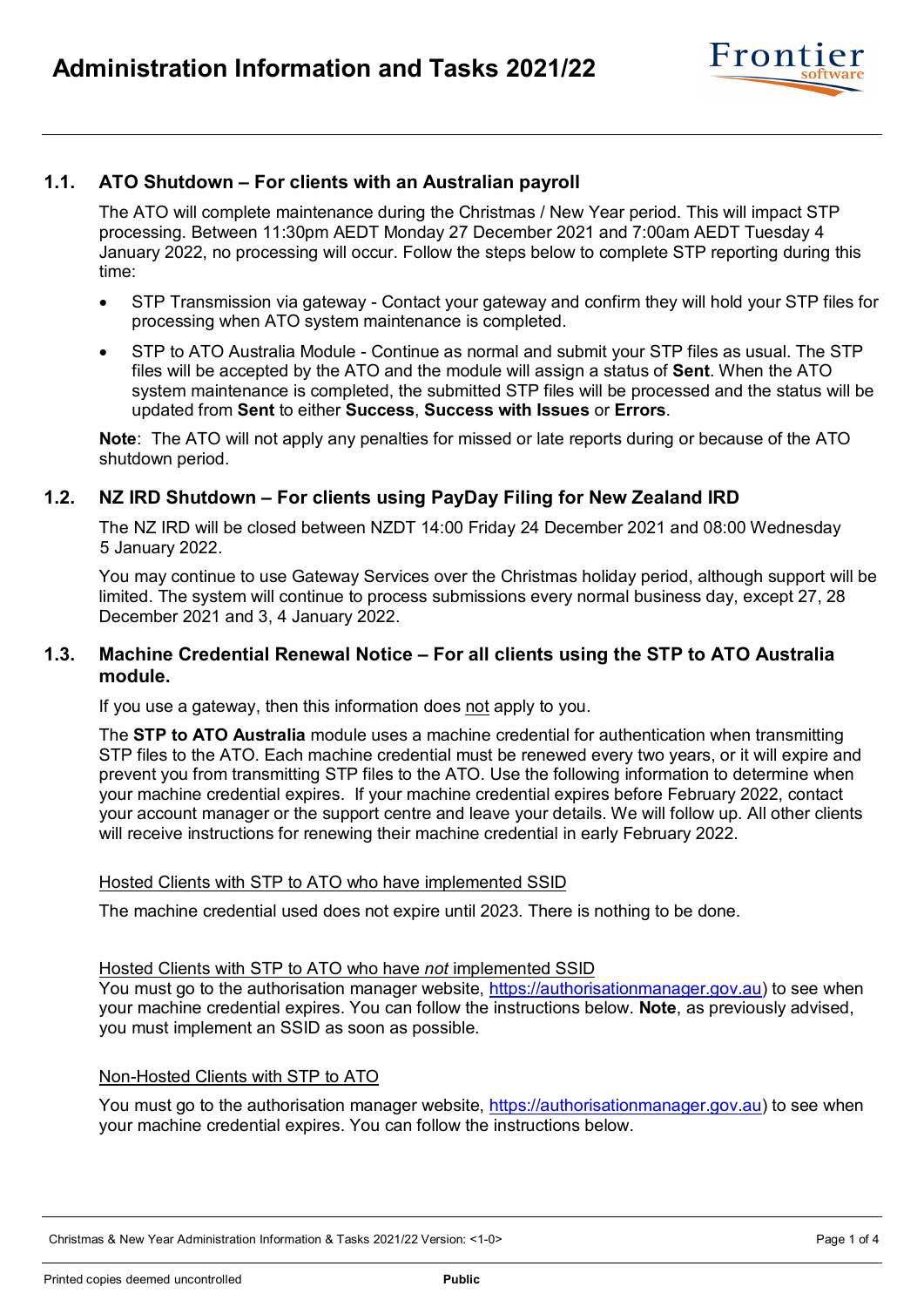

**Administrator instructions to view your machine credential status**

• Proceed to relationship authorisation manager [\(https://authorisationmanager.gov.au\)](https://authorisationmanager.gov.au/) and log-in –

| ín) | https://authorisationmanager.gov.au/#/login<br>₿                  |                                           | 60% | 53    | ♡ |
|-----|-------------------------------------------------------------------|-------------------------------------------|-----|-------|---|
|     |                                                                   |                                           |     | Helpe |   |
|     | ustralian Government                                              | <b>Relationship Authorisation Manager</b> |     |       |   |
|     | Welcome to Relationship Authorisation Manager (RAM)               |                                           |     |       |   |
|     | Login to RAM with your myGovID to:                                |                                           |     |       |   |
|     | · link your business                                              |                                           |     |       |   |
|     | • view and manage your business authorisations                    |                                           |     |       |   |
|     | · accept an authorisation request                                 |                                           |     |       |   |
|     | · manage machine credentials                                      |                                           |     |       |   |
|     | · manage cloud software notifications                             | じ                                         |     |       |   |
|     | my<br>GovID<br>Login with<br>Learn more about myGovID & and RAM & |                                           |     |       |   |
|     |                                                                   |                                           |     |       |   |

• Select View, Manage Authorisations, Machine Credentials, Cloud software notifications –

| $\theta$ https://authorisationmanager.gov.au/#/authorisations-home<br>O                                                                                                                                                                     | 60%                                       | ▽ |
|---------------------------------------------------------------------------------------------------------------------------------------------------------------------------------------------------------------------------------------------|-------------------------------------------|---|
|                                                                                                                                                                                                                                             | Helpe &                                   |   |
| ustralian Government                                                                                                                                                                                                                        | <b>Relationship Authorisation Manager</b> |   |
|                                                                                                                                                                                                                                             |                                           |   |
| View or manage relationships and authorisations, machine credentials and cloud software notifications. The actions you can complete will vary<br>depending on the type of authorisation you have for a particular business. Find out more G |                                           |   |
| Link your business                                                                                                                                                                                                                          |                                           |   |
| View or manage authorisations, machine credentials and cloud software notifications $\bigcirc$                                                                                                                                              |                                           |   |
| Enter an authorisation code <sup>2</sup>                                                                                                                                                                                                    |                                           |   |
| Enter the code as shown in the authorisation email you received.<br><b>Submit</b><br>Note: The code is case sensitive                                                                                                                       |                                           |   |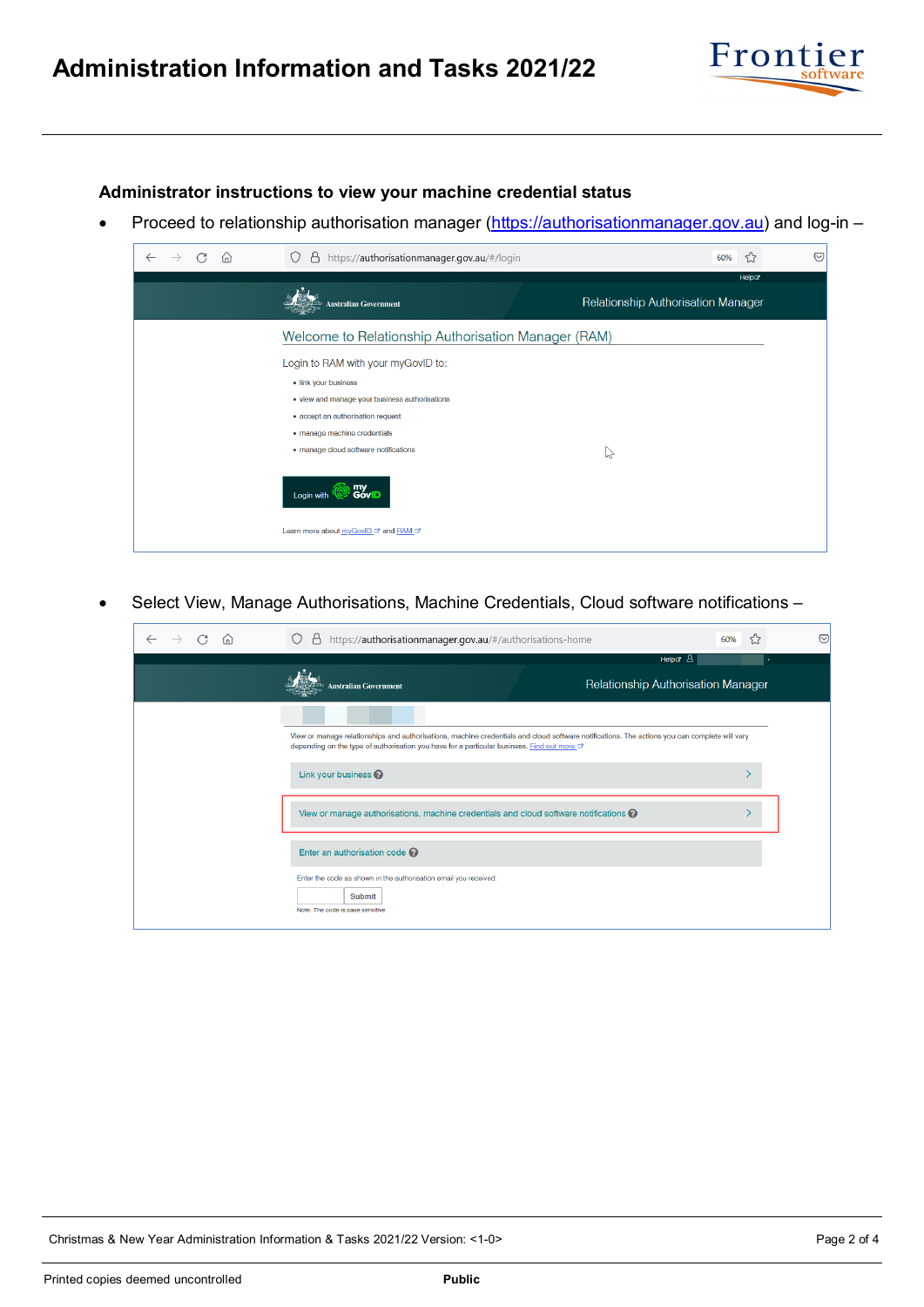

• Select your company –

| ⋒<br>C<br>$\leftarrow$ | A https://authorisationmanager.gov.au/#/individuals<br>О                                                                                                                                   |                              |                                | ☆<br>60%                                                                         | $\odot$ |
|------------------------|--------------------------------------------------------------------------------------------------------------------------------------------------------------------------------------------|------------------------------|--------------------------------|----------------------------------------------------------------------------------|---------|
|                        | <b>Australian Government</b>                                                                                                                                                               |                              |                                | Helpe &<br>Relationship Authorisation Manager                                    |         |
|                        | <b>Manage authorisations</b><br>Home<br>Your authorisations are listed below.<br>Select View to display the authorisation summary. To manage authorisations select the business hyperlink. |                              |                                |                                                                                  |         |
|                        | I can act for<br>Search by entity name or ABN                                                                                                                                              |                              | Filter by status               | <b>Add another business</b>                                                      |         |
|                        | Enter an entity name or ABN                                                                                                                                                                | $\times$<br>$ABN \triangleq$ | $-$ All $-$                    | Q<br><b>Clear all</b><br>$\checkmark$                                            |         |
|                        | Entity name $\triangleq$<br><b>COMPANY NAME</b>                                                                                                                                            |                              | Status $\triangle$<br>• Active | Authorisation type $\hat{=}$<br>Authorisation<br><b>Co</b> View<br>administrator |         |
|                        |                                                                                                                                                                                            |                              | Page<br>of $1 \rightarrow$     | Results per page<br>10<br>٨                                                      |         |

• Select Machine credentials –

| G<br>⋒<br>$\leftarrow$ | A                                                                                                                                                                                               | https://authorisationmanager.gov.au/#/authorisation-business/L2FwaS92MS9pZGVudG  60% | ☆<br>$\odot$                                        |
|------------------------|-------------------------------------------------------------------------------------------------------------------------------------------------------------------------------------------------|--------------------------------------------------------------------------------------|-----------------------------------------------------|
|                        | <b>Australian Government</b>                                                                                                                                                                    |                                                                                      | Helpo &<br>Relationship Authorisation Manager       |
|                        | <b>Manage authorisations</b><br>Manage credentials<br>Home<br><b>COMPANY NAME</b>                                                                                                               | Manage notifications<br>History                                                      |                                                     |
|                        | Below is a list of representatives for this business<br>• Select Add new user to add a business representative<br>. Select Export to download a full or filtered list of current authorisations |                                                                                      |                                                     |
|                        | Representative<br>Search by representative name<br>Enter a name<br>×                                                                                                                            | Filter by status<br>$-$ All $-$                                                      | <b>Add new user</b><br>$\alpha$<br><b>Clear all</b> |
|                        | $\vee$ Advanced options<br>Representative name $\hat{=}$<br>Status $\triangle$                                                                                                                  | Authorisation type $\hat{=}$                                                         | Export >                                            |
|                        |                                                                                                                                                                                                 |                                                                                      | ● View  Edit n Remove                               |
|                        |                                                                                                                                                                                                 | $\langle$ Page 1 of 1 $\rangle$                                                      | 10<br>Results per page<br>V                         |